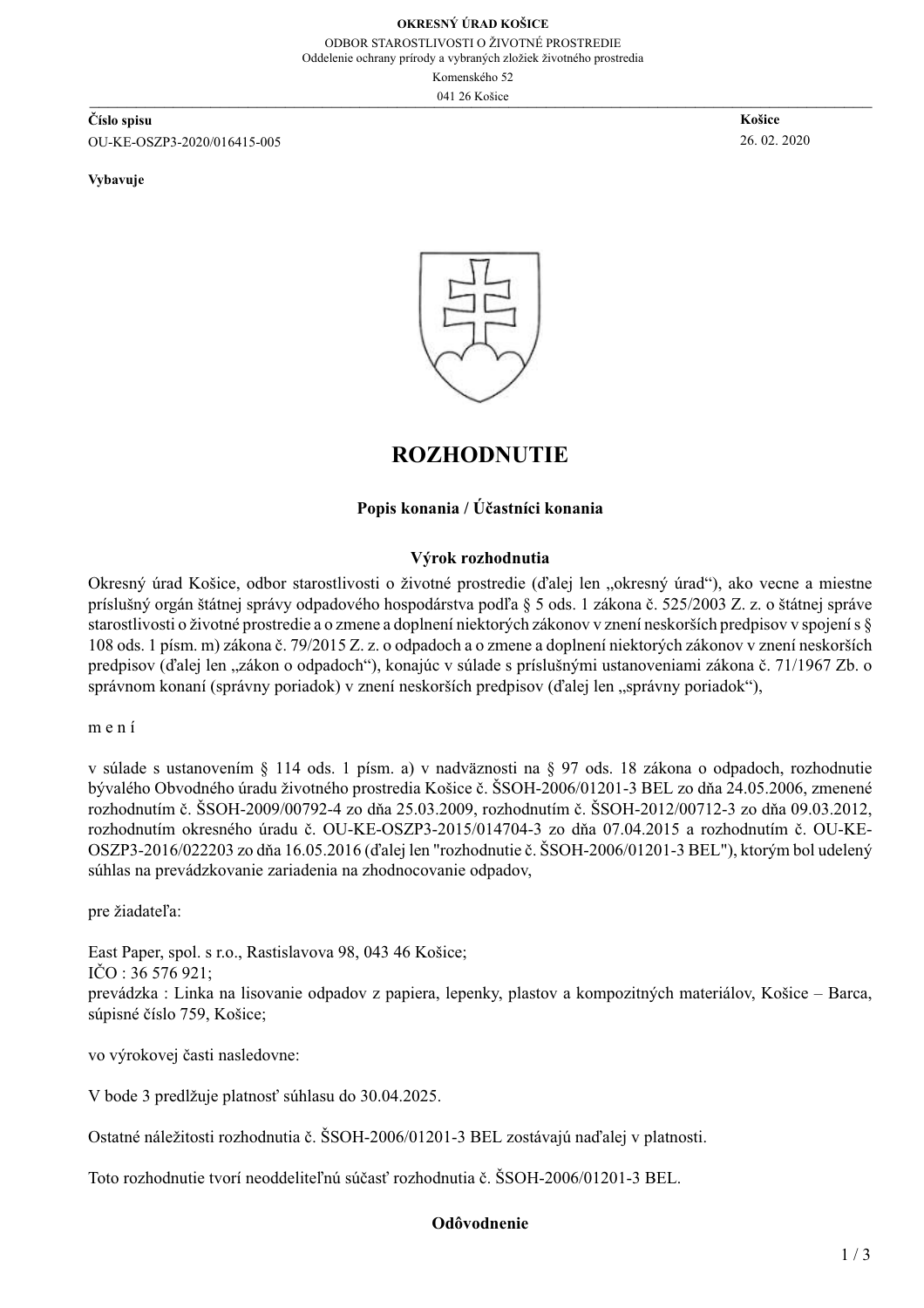Dňa 29.01.2020 bola na okresný úrad doručená žiadosť East Paper, spol. s r.o., Rastislavova 98, Košice o zmenu rozhodnutia č. ŠSOH-2006/01201-3 BEL, ktorým bol udelený súhlas na prevádzkovanie zariadenia na zhodnocovanie odpadov v areáli žiadateľa Košice-Barca, súpisné číslo 759, v súlade so znením § 7 ods. 1 písm. c) v tom čase platného zákona č. 223/2001 Z. z. o odpadoch a o zmene a doplnení niektorých zákonov v znení neskorších predpisov. Požadovaná zmena sa týka predĺženia platnosti súhlasu bez ďalších zmien. Dňom doručenia žiadosti bolo začaté konanie v predmetnej veci.

Na základe uvedenej žiadosti okresný úrad oznámil podľa § 18 správneho poriadku listom č. OU-KE-OSZP3-2020/016415-002 zo dňa 05.02.2020 účastníkom konania začatie správneho konania vo veci a podľa § 21 správneho poriadku a vzhľadom k znalosti miestnych pomerov z predchádzajúcich obhliadok upustil od ústneho pojednávania a miestneho šetrenia. Súčasne umožnil účastníkom konania v súlade so znením § 23 správneho poriadku v lehote do 7 dní od doručenia oznámenia nahliadnuť do spisu a vyjadriť sa k podkladom. V stanovenej lehote na okresný úrad žiadne pripomienky a námietky doručené neboli.

Žiadateľ predložil podklady v súlade so znením § 21 vyhlášky Ministerstva životného prostredia SR č. 371/2015 Z. z., ktorou sa vykonávajú niektoré ustanovenia zákona o odpadoch v znení neskorších predpisov:

-Identifikačné údaje žiadateľa.

-Kópiu rozhodnutia Obvodného úradu životného prostredia Košice č. ŠSOH-2006/01201-3 BEL zo dňa 24.05.2006.

-Kópiu rozhodnutia Obvodného úradu životného prostredia Košice č. ŠSOH-2009/00792-4 zo dňa 25.03.2009.

-Kópiu rozhodnutia Obvodného úradu životného prostredia Košice č. ŠSOH-2012/00712-3 zo dňa 09.03.2012.

-Kópiu rozhodnutia okresného úradu č. OU-KE-OSZP3-2015/014704-3 zo dňa 07.04.2015.

-Kópiu rozhodnutia okresného úradu č. OU-KE-OSZP3-2016/022203-3 zo dňa 16.05.2016.

Okresný úrad listom č. OU-KE-OSZP3-2020/016415-004 zo dňa 17.02.2020 v súlade s § 33 ods. 2 správneho poriadku dal účastníkom konania možnosť oboznámiť sa s podkladmi pre rozhodnutie pred jeho vydaním a vyjadriť sa k ním v lehote do 5 pracovných dní odo dňa doručenia tohto oznámenia. Pripomienky ani námietky v stanovenej lehote neboli vznesené.

Okresný úrad z výsledkov preskúmania podkladov zistil, že žiadateľ požiadal o predĺženie platnosti udeleného súhlasu na prevádzkovanie zariadenia na zhodnocovanie, pretože nedošlo k zmene skutočností, ktoré boli rozhodujúce pre udelenie súhlasu a žiadosť bola doručená okresnému úradu tri mesiace pred skončením platnosti súhlasu, čím sú splnené zákonné podmienky pre zmenu predmetného rozhodnutia podľa § 114 ods. 1 písm. a) v nadväznosti na § 97 ods. 18 zákona o odpadoch.

Na základe uvedených skutočností a predložených podkladov, okresný úrad rozhodol tak, ako je uvedené vo výrokovej časti rozhodnutia.

Žiadateľ v zmysle položky č. 162 písm. y) Sadzobníka správnych poplatkov podľa zákona č. 145/1995 Z. z. o správnych poplatkoch v znení neskorších predpisov, uhradil správny poplatok vo výške 4,0  $\epsilon$  e-kolkom.

#### Poučenie

Proti tomuto rozhodnutiu je možné podať odvolanie v zmysle s § 53 a § 54 správneho poriadku, na Okresný úrad Košice, odbor starostlivosti o životné prostredie, Komenského 52, 041 26 Košice, v lehote do 15 dní odo dňa doručenia tohto rozhodnutia. Včas podané odvolanie má odkladný účinok.

Toto rozhodnutie je preskúmateľné súdom až po vyčerpaní riadneho opravného prostriedku.

JUDr. Henrieta Halászová vedúca odboru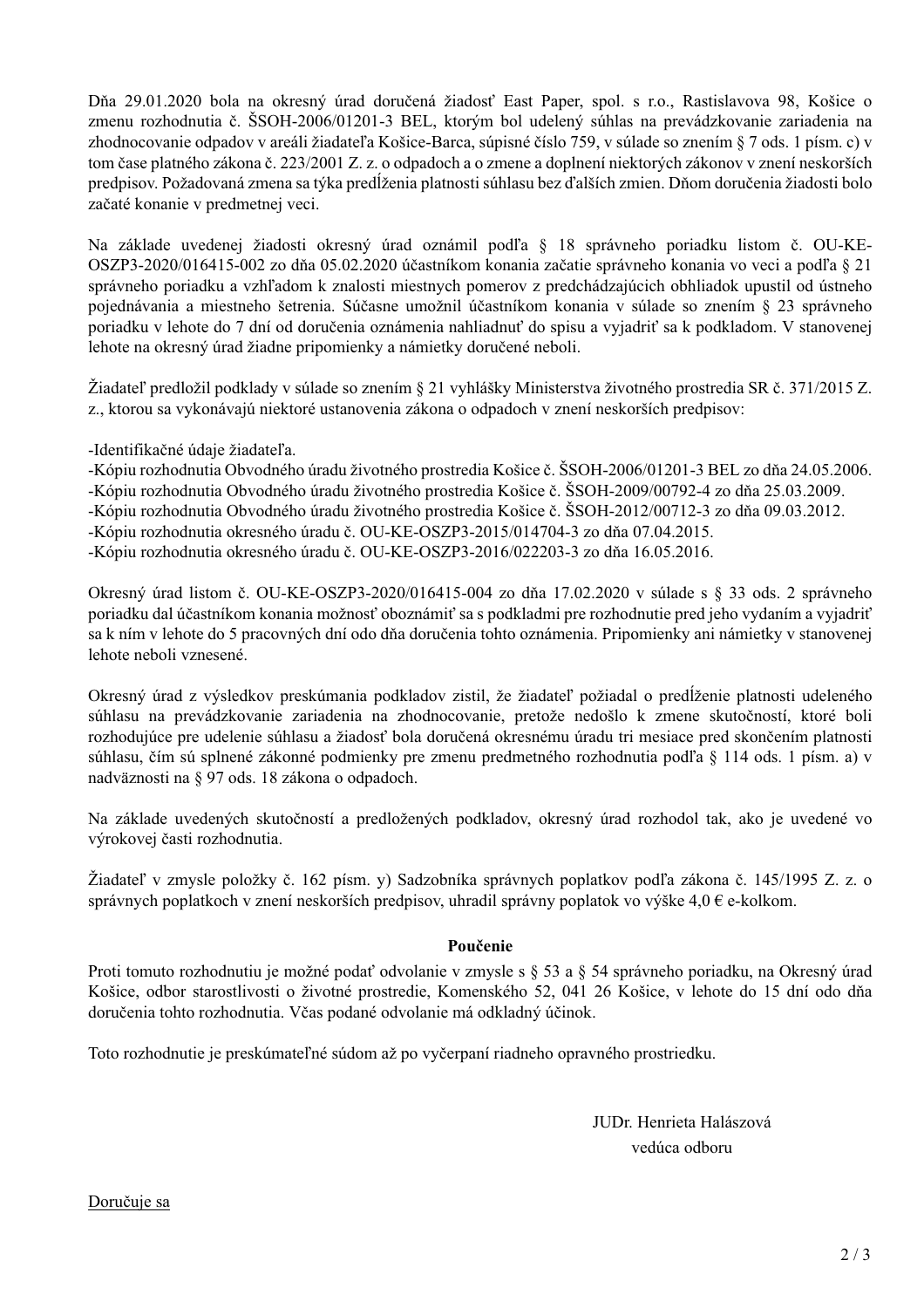East Paper, spol. s r.o. Rastislavova 98 043 46 Košice-Juh Slovenská republika

Mesto Košice Trieda SNP 48 0A 040 11 Košice Slovenská republika

Na vedomie Slovenská inšpekcia životného prostredia - inšpektorát ŽP Košice, Rumanova 14, 040 53 Košice 1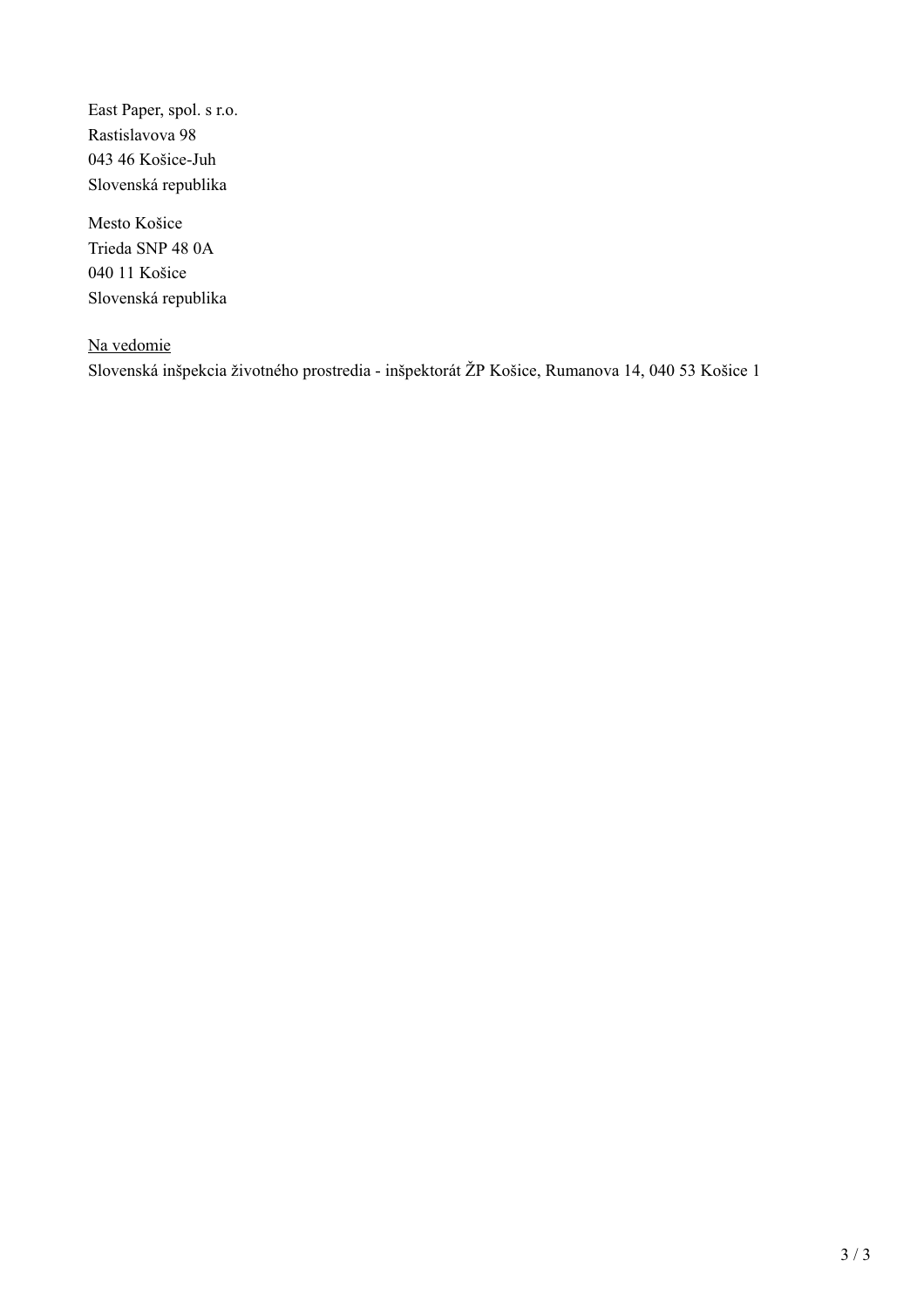# Doložka právoplatnosti a vykonateľnosti

| Typ doložky                                                                                                 |                         |
|-------------------------------------------------------------------------------------------------------------|-------------------------|
| Typ doložky:<br>doložka právoplatnosti<br>doložka vykonateľnosti<br>doložka právoplatnosti a vykonateľnosti | X                       |
| Číslo rozhodnutia:                                                                                          | OU-KE-OSZP3-2020/016415 |
| Dátum vytvorenia doložky:                                                                                   | 30.03.2020              |
| Vytvoril:                                                                                                   | Ružička Marek, MVDr.    |
| Údaje správoplatnenia rozhodnutia                                                                           |                         |
| Dátum nadobudnutia právoplatnosti:                                                                          | 25.03.2020              |
| Právoplatnosť vyznačená pre:<br>rozhodnutie v plnom znení<br>časť rozhodnutia                               | X                       |